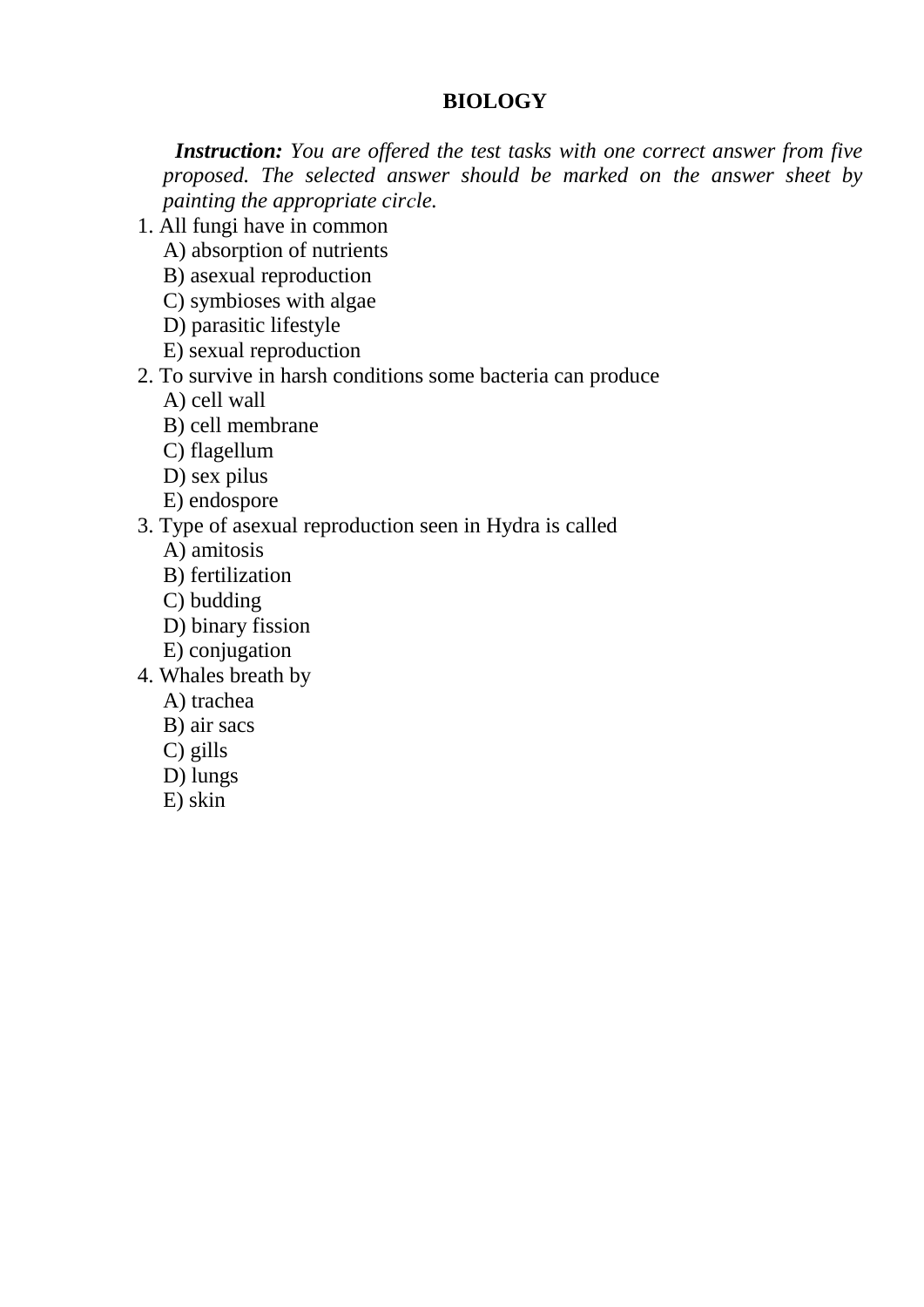5. Diagram below shows heart's cross section



Blood pumped by  $\overline{C}$  goes to

- A) internal organs
- B) brain and internal organs
- C) lungs and internal organs
- D) lungs
- E) brain
- 6. Human cell that can move by means of tail (flagellum)
	- A) myocyte
	- B) sperm
	- C) osteocyte
	- D) ovum
	- E) egg

## 7. Normal number of chromosomes in human gametes

- A) 46
- B) 45
- C) 23
- D) 20
- E) 22
- 8. In upper layer of atmosphere and in the deep ocean the biomass concentration decreases. Increasing of biomass related to
	- A) fungi
	- B) green plants
	- C) microorganisms
	- D) atmospheric pressure
	- E) animals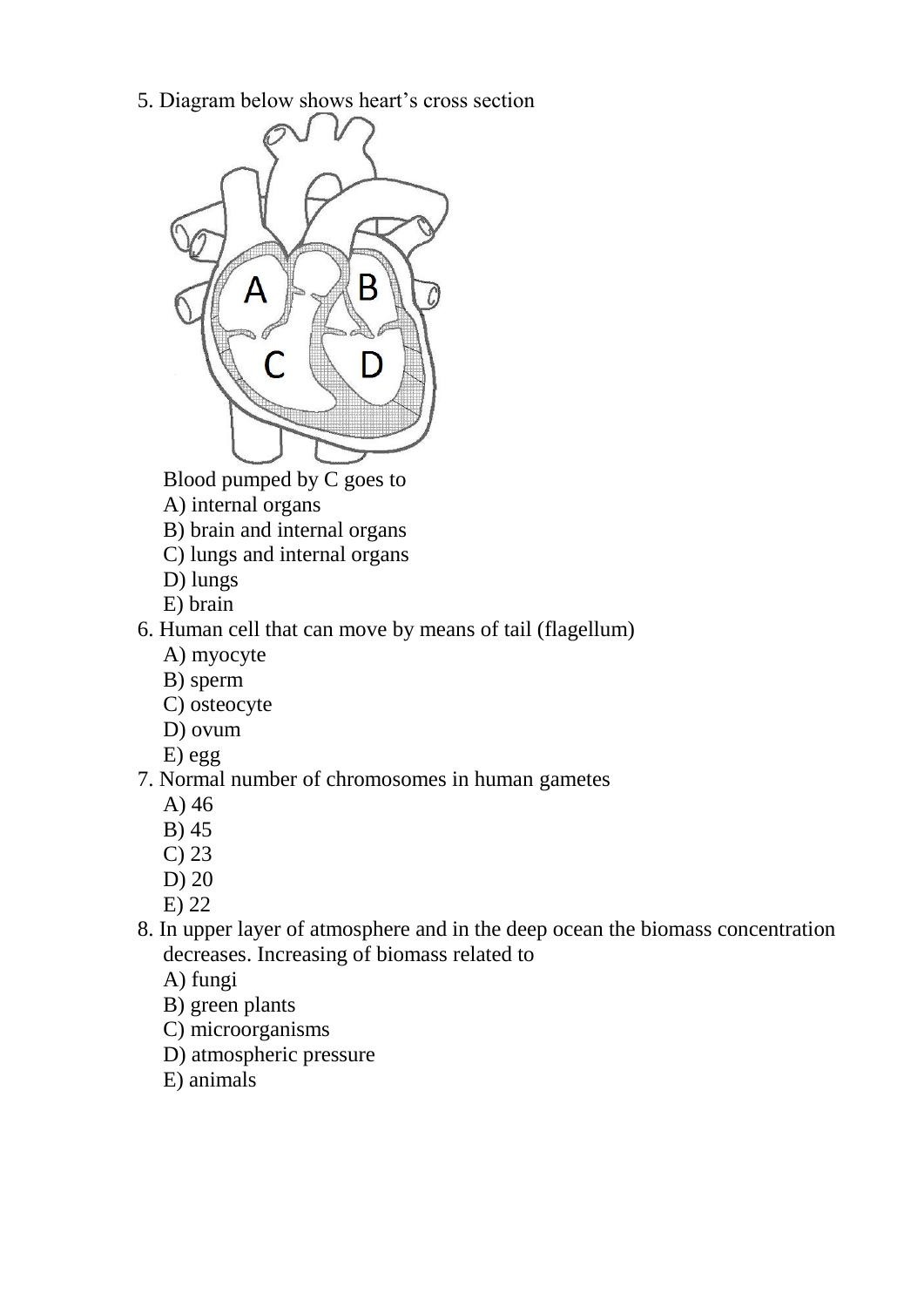- 9. Organisms that called producers are
	- A) herbivores
	- B) plants
	- C) carnivores
	- D) animals
	- E) fungi
- 10. Lets imagine you are assistant in DNA investigating laboratory. Substance that is suitable for linking DNA strands in nucleosome
	- A) positive charged protein
	- B) glucose
	- C) phosphoric acid
	- D) negative charged protein
	- E) pentose
- 11. Effective way to protect humans from viruses
	- A) take vitamins
	- B) drink a lot water
	- C) healthy lifestyle
	- D) get vaccinated
	- E) take antibiotics
- 12. Substance that make hoof and horn in mammals
	- A) chitin
	- B) keratin
	- C) glycogen
	- D) cellulose
	- E) starch
- 13. While Rapid Eye Movement (REM) sleep in organism
	- A) muscles relax
	- B) breathing slows down
	- C) blood pressure decrease
	- D) pulse slows down
	- E) metabolism increase
- 14. Because of intensive reproduction base of biomass in water is made by
	- A) fishes
	- B) mammals
	- C) birds
	- D) microorganisms
	- E) insects
- 15. You are studying structure of moss reproduction. Haploid part is
	- A) zygote+sporophyte
	- B) zygote
	- C) zygote+spore
	- D) gamete
	- E) spore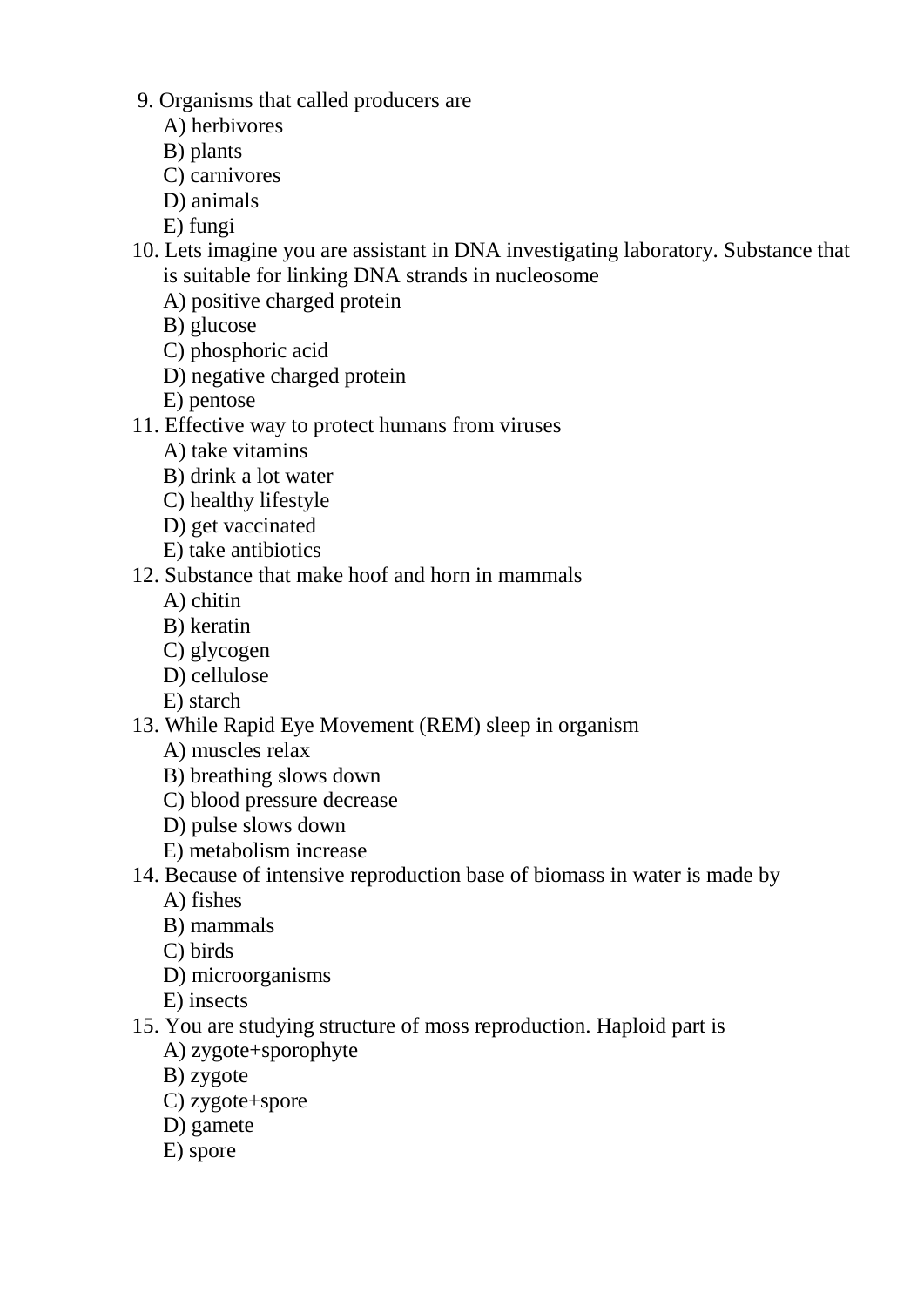16. Fertilization occurs in

- A) fallopian tubes
- B) penis
- C) uterus
- D) testes
- E) vagina
- 17. They don't have urinary bladder
	- A) dogs
	- B) tunas
	- C) pigeon
	- D) lizards
	- E) cats
- 18. Fusion of sperm and egg called
	- A) embryo
	- B) zygote
	- C) fertilization
	- D) connection
	- E) cleavage
- 19. Step that common for aerobic and anaerobic respirations
	- A) ETC
	- B) Calvin cycle
	- C) Glycolysis
	- D) Krebs cycle
	- E) Citric juice cycle
- 20. Earthworms respire by skin. Skin of earthworms need to be moist. After heavy rain earthworms try to get out from soil because
	- A) to make skin more moist
	- B) they cannot get oxygen from water
	- C) change place for living
	- D) feed with microorganism in water
	- E) they need more water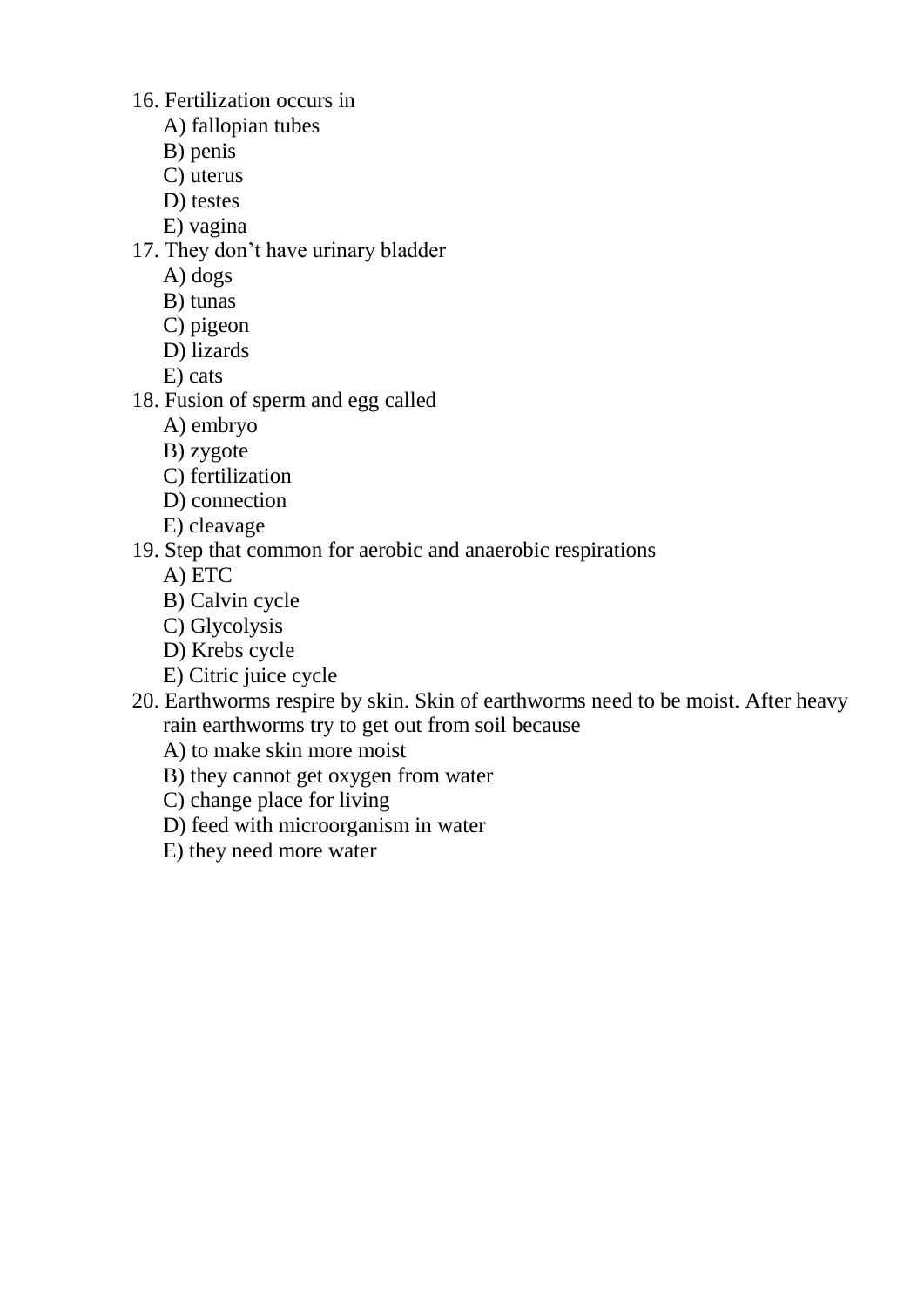*Instruction: You are offered the test items on the base of context with one correct answer from five proposed ones. Read the context attentively and do the items. The selected answer should be marked on the answer sheet by full painting the appropriate circle.*

## **Cell cycle**

Mitosis is just one part of the cell cycle In fact, the mitotic (M) phase, which includes both mitosis and cytokinesis, is usually the shortest part of the cell cycle. The other phase interphase often accounts for about 90% of the cycle. It has 3 stages as G1 ("first gap"), S stage ("synthesis") and G2 stage (second gap). The reason why G1 and G2 are named gaps comes from the first observed time. The cells appeared inactive, but we now know that intense metabolic activity and growth occur throughout interphase. During all three phases of interphase, in fact, a cell grows by producing proteins and cytoplasmic organelles such as mitochondria and endoplasmic reticulum. Only after interphase starts phase M (mitosis) the cell completely divides and divide the cytoplasm by cytokinesis.

- 21. Related to the 90 % of time in cell cycle, except
	- A) Cytokinesis
	- $B) S$
	- C)  $G_2$
	- D) Interphase
	- $E(G_1)$
- 22. The longest stage of cell cycle
	- A) prophase
	- B) interphase
	- C) metaphase
	- D) telophase
	- E) anaphase
- 23. Cytokinesis occurs right after
	- A) S stage
	- B) anaphase
	- C) mitotic phase
	- D)  $G_1$  stage
	- E) interphase
- 24. Shortest phase of cell cycle
	- A) S stage
	- B)  $G_1$  stage
	- $C$ )  $G<sub>2</sub>$  stage
	- D) Interphase
	- E) M-phase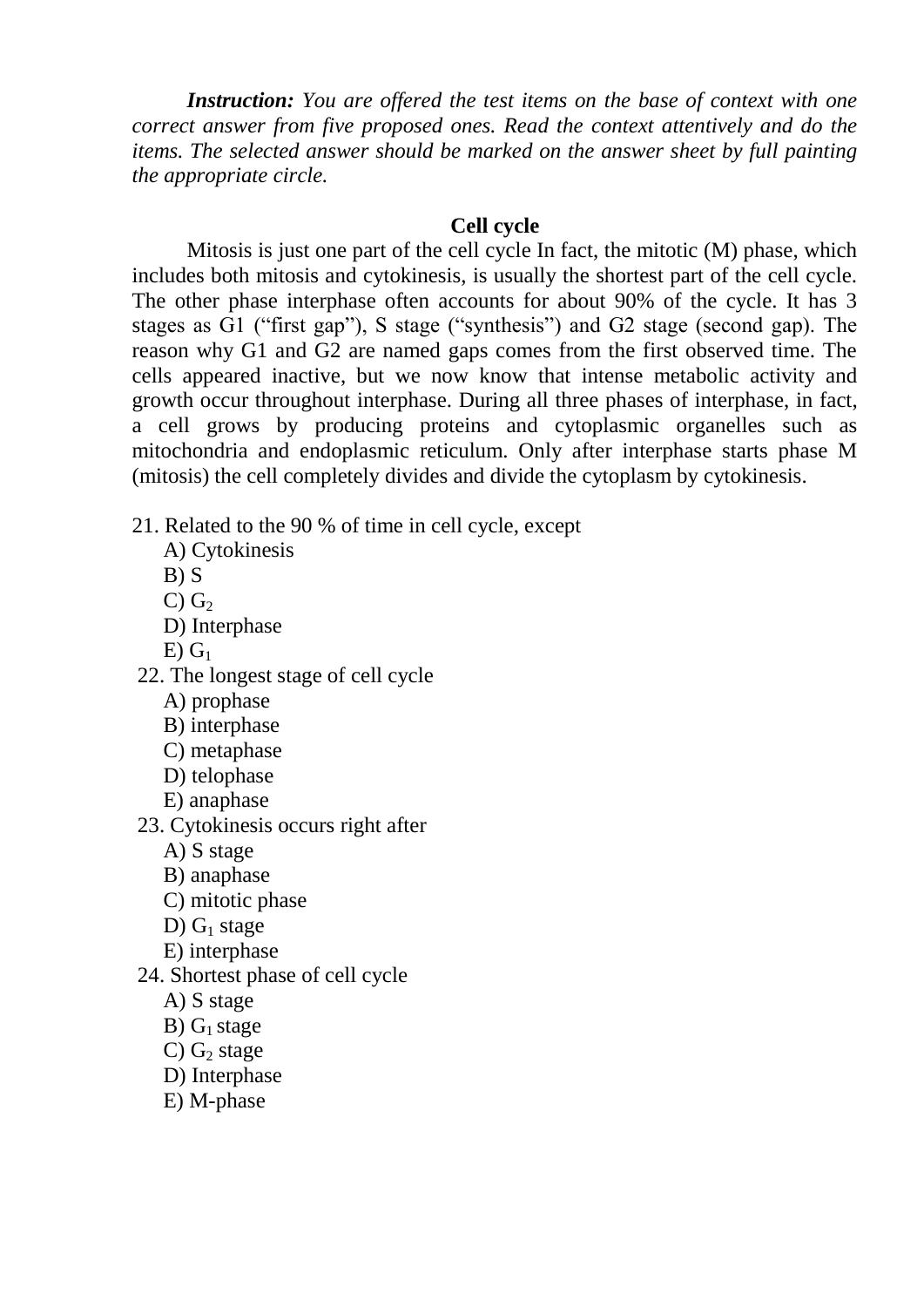- 25. The phase of cell cycle where cell is just relaxing or doing nothing except growth and metabolism
	- A) telophase
	- B) interphase
	- C) metaphase
	- D) anaphase
	- E) prophase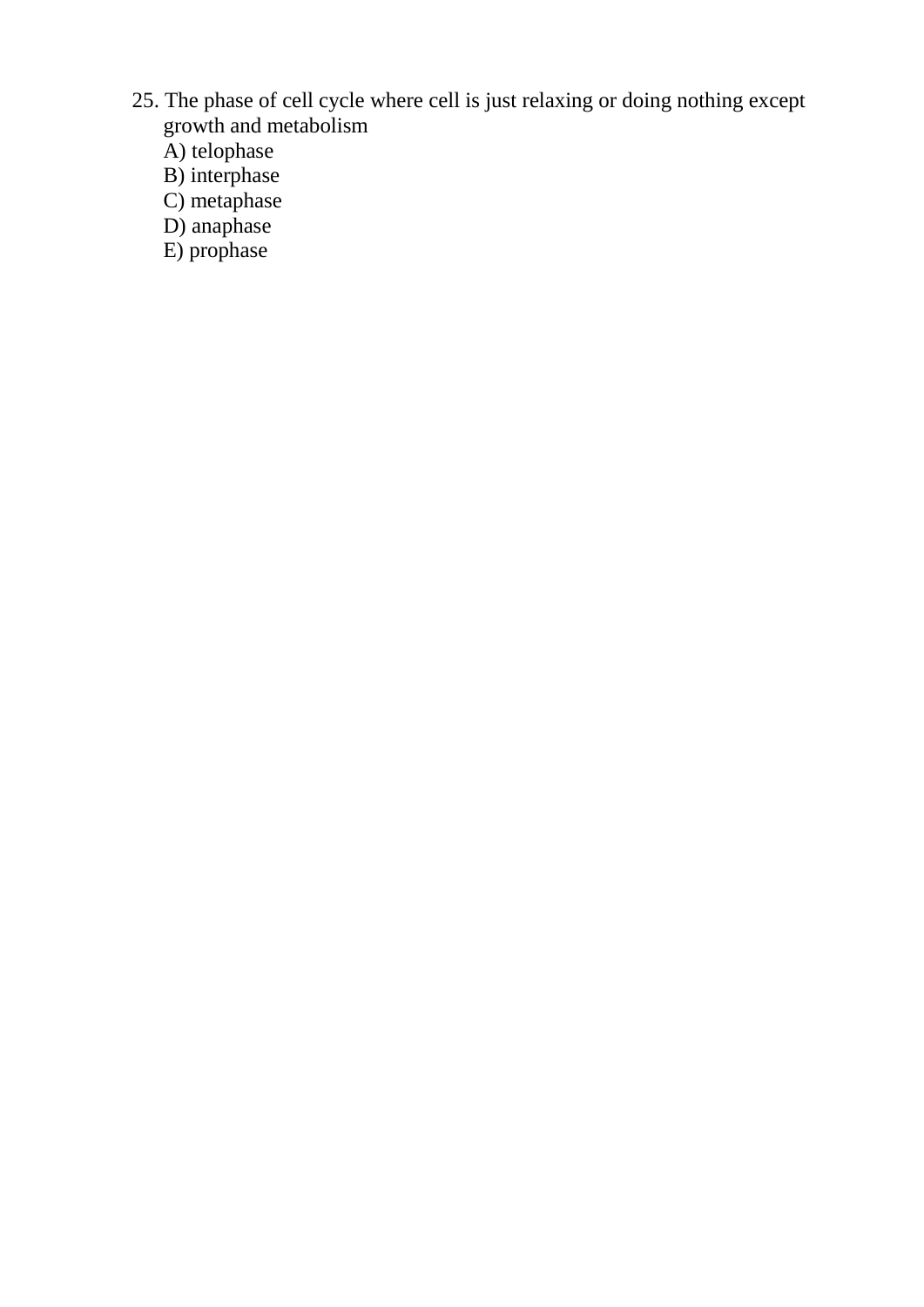*Instruction: You are offered the test tasks with one or more correct answers from multiple choices. The selected answer should be marked on the answer sheet by painting the appropriate circle.*

 *In the test tasks with one or more correct answers there can be up to threе correct answers.*

26. Find red algae

A) spirogyra

B) ulva

- C) laminaria
- D) chlamydomonas
- E) coralina
- F) porphyra
- G) chondrus
- H) sargassum
- 27. Examples of mosses
	- A) vovlox
	- B) lycopodium
	- C) laminaria
	- D) ulotrix
	- E) chlamydomonas
	- F) common hair moss
	- G) euglena
	- H) sphagnum
- 28. Excretory system of fishes include
	- A) appendix
	- B) kidneys
	- C) urinary bladder
	- D) stomach
	- E) rectum
	- F) intestine
	- G) urethra
	- H) esophagus
- 29. Chordates include
	- A) mollusks
	- B) insects
	- C) mammals
	- D) arachnids
	- E) birds
	- F) vertebrates
	- G) arthropods
	- H) cnidarians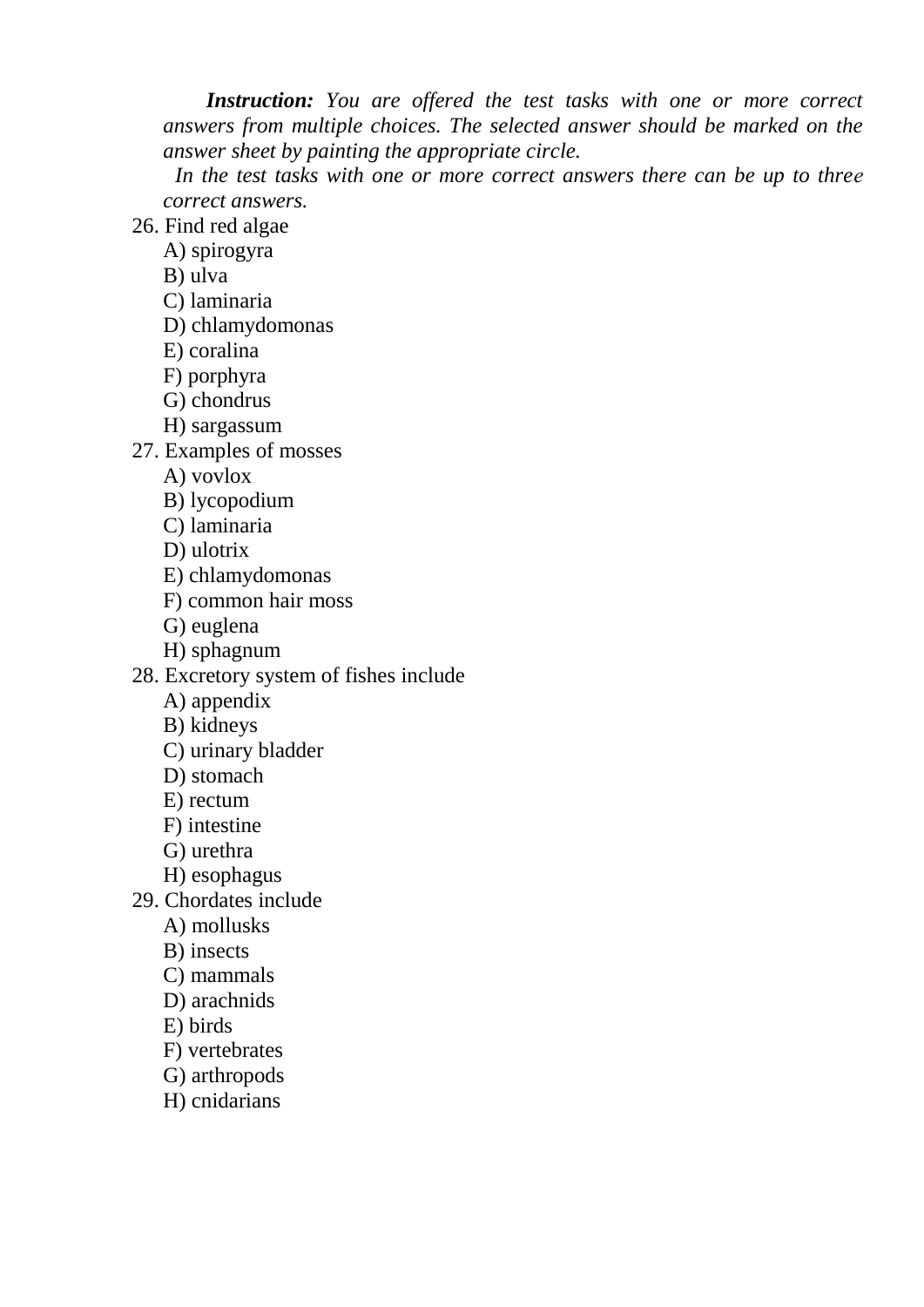